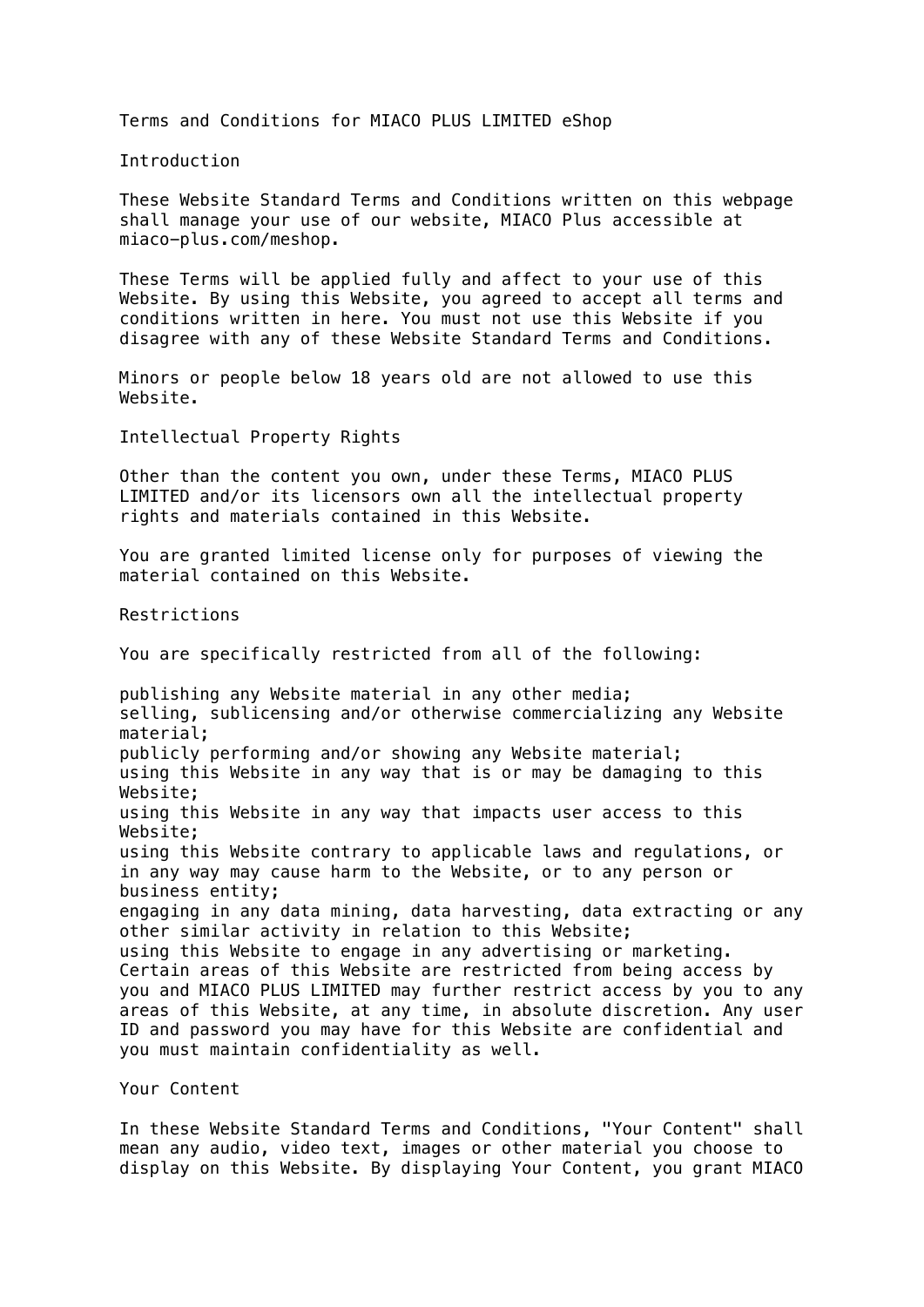PLUS LIMITED a non-exclusive, worldwide irrevocable, sub licensable license to use, reproduce, adapt, publish, translate and distribute it in any and all media.

Your Content must be your own and must not be invading any thirdparty窶冱 rights. MIACO PLUS LIMITED reserves the right to remove any of Your Content from this Website at any time without notice.

Your Privacy

Please read Privacy Policy.

No warranties

This Website is provided "as is," with all faults, and MIACO PLUS LIMITED express no representations or warranties, of any kind related to this Website or the materials contained on this Website. Also, nothing contained on this Website shall be interpreted as advising you.

Limitation of liability

In no event shall MIACO PLUS LIMITED, nor any of its officers, directors and employees, shall be held liable for anything arising out of or in any way connected with your use of this Website whether such liability is under contract. ツ@MIACO PLUS LIMITED, including its officers, directors and employees shall not be held liable for any indirect, consequential or special liability arising out of or in any way related to your use of this Website.

Indemnification

You hereby indemnify to the fullest extent MIACO PLUS LIMITED from and against any and/or all liabilities, costs, demands, causes of action, damages and expenses arising in any way related to your breach of any of the provisions of these Terms.

Severability

If any provision of these Terms is found to be invalid under any applicable law, such provisions shall be deleted without affecting the remaining provisions herein.

Variation of Terms

MIACO PLUS LIMITED is permitted to revise these Terms at any time as it sees fit, and by using this Website you are expected to review these Terms on a regular basis.

## Assignment

The MIACO PLUS LIMITED is allowed to assign, transfer, and subcontract its rights and/or obligations under these Terms without any notification. However, you are not allowed to assign, transfer,